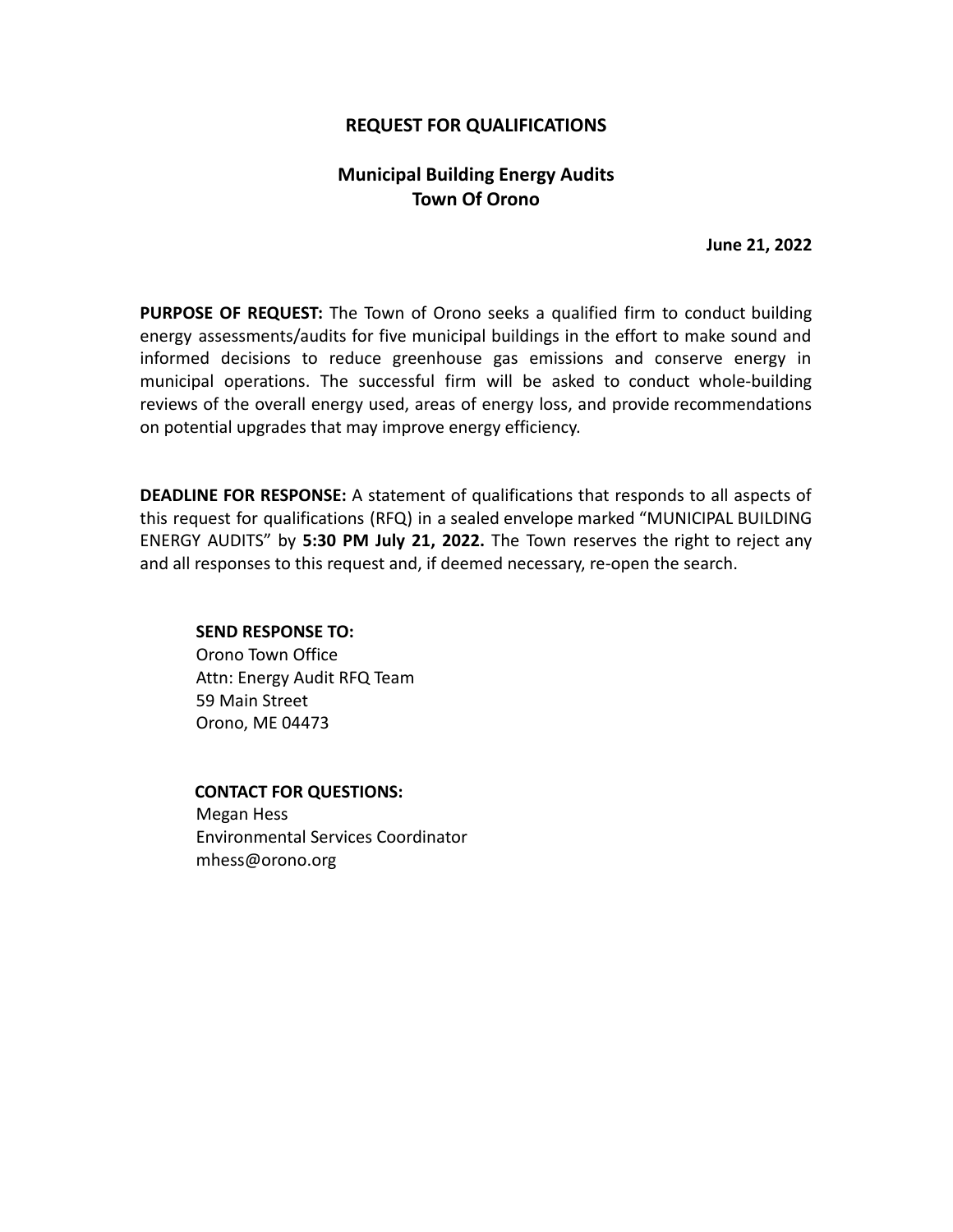### **BACKGROUND:**

The Town of Orono is a growing Maine community with a population of just over 11,000 people that is the home of the University of Maine flagship campus. The Town of Orono is committed to prioritizing community climate resilience and enacting climate action projects. The Town has recently enrolled in the State of Maine's Community Resilience Partnership and adopted a resolution of commitment to reduce their greenhouse gas emissions during municipal operations. To do this effectively, a baseline study of energy use for municipal buildings needs to be conducted. Therefore, the Town of Orono would like to receive building energy assessments/audits for five municipal buildings including the Town Office, Birch Street School, Keith Anderson Community House, Public Works Garage, and Water Pollution Control Facility (See map below).

The Town Office was renovated in 1998 and is a conversion of the building that previously housed the Police Department and Fire Station. The Town Office now consists of a main level with a front desk area and offices behind it, and a second story with the Council Chambers and office spaces.

The Birch Street School is a former school but has been used as a community building for several decades. During rehabilitation construction approximately 20 years ago, a small fire broke out. Though the building envelope is old, this building is used quite often. There is a small kitchen downstairs that is used to prepare and package meals to seniors that are living close by and is used for local cooking classes. There is a large dining hall downstairs that is a popular rental space for birthday parties, meetings, events, etc. The upstairs is made of a few small rooms that make up a thrift shop.

The Keith Anderson Community House is one of the oldest buildings within the Town of Orono. Originally a single story structure, the building has been renovated over the years and a first story addition was added. This building has been used for many things, but it only has two main purposes now. First, it contains Orono Land Trust offices and is used to host their meetings. Second, it is a large storage building for the Orono Parks and Rec department equipment. The building is also used occasionally to host Town gatherings and private events.

The Public Works Garage was constructed in 2015 and is the newest municipal building. It is a block building with roughly 4 inches of spray foam insulation around it and roughly one foot of roof insulation. It has a complicated mechanical system because it is equipped with geothermal heating. There are heat pumps throughout the building that temper the air in the air handling system. There is also radiant floor heating throughout the entire 17,000 square foot building that is supplemented with two propane boilers.

The Water Pollution Control Facility's main plant was built in 1969 but the original steam system was replaced with oil heating. The headworks building was built in 2008 and is difficult to heat and cool because it is a large explosion proof building. Because of this, there is a heat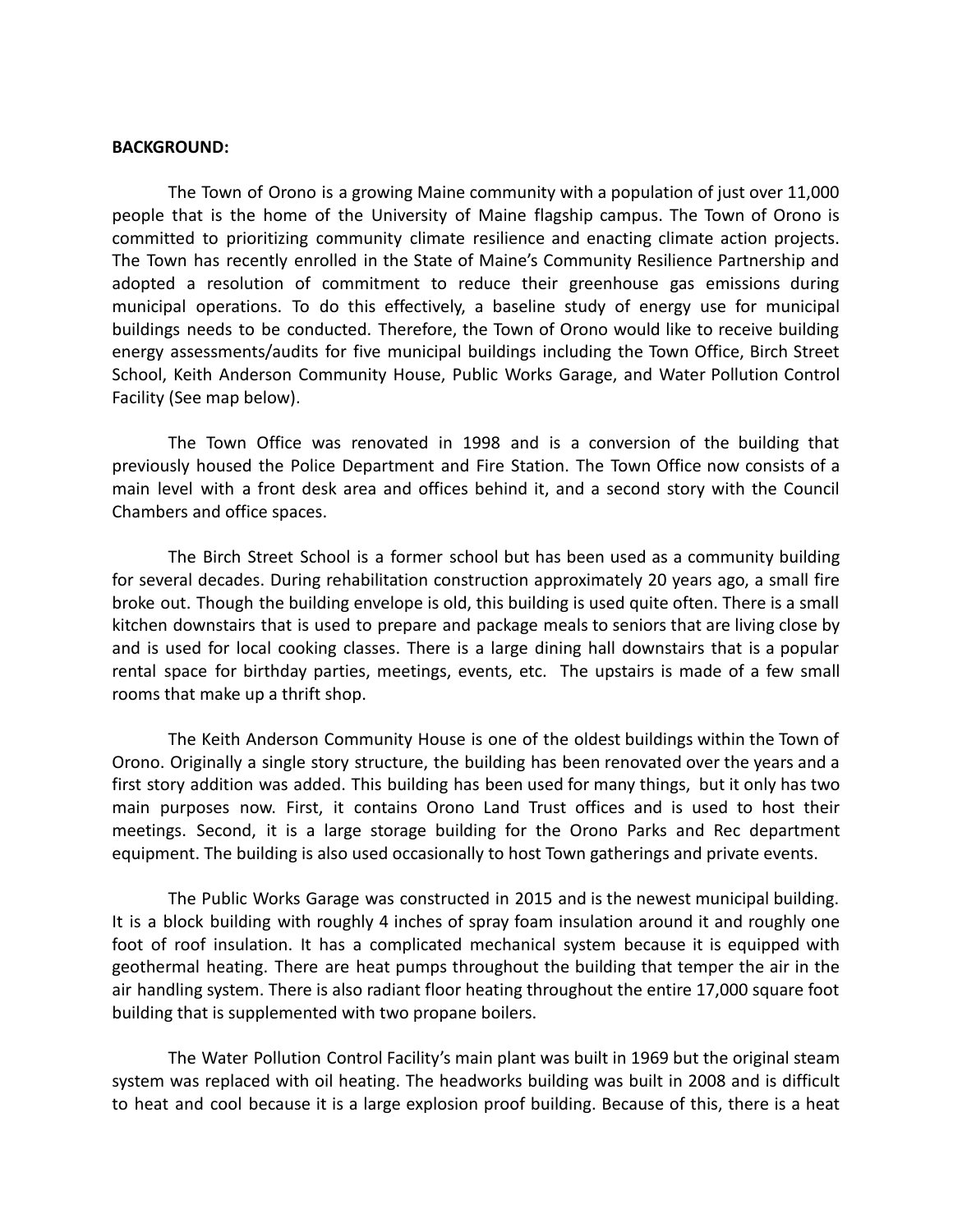recovery system that was added to make it more efficient. The maintenance garage was built in 2008 and has a waste oil burner. The main building, control building, and garage use an average of 4,000 gallons of #2 oil yearly to heat those buildings. The block heater has to run 24/7 to keep the 750kw generator at 130 degrees temperature.



- 1 Public Works Facility 135 Kelley Rd, Orono ME 04473 2 Keith Anderson Community House 19 Bennoch Rd, Orono ME 04473 3 Town Office 59 Main St, Orono, ME 04473 4 Birch Street School 10 Birch St, Orono, ME 04473
- 5 Water Pollution Control Facility 60 Broadway, Orono, ME 04473

## **Name Address**

- 
- 
- 
- 
-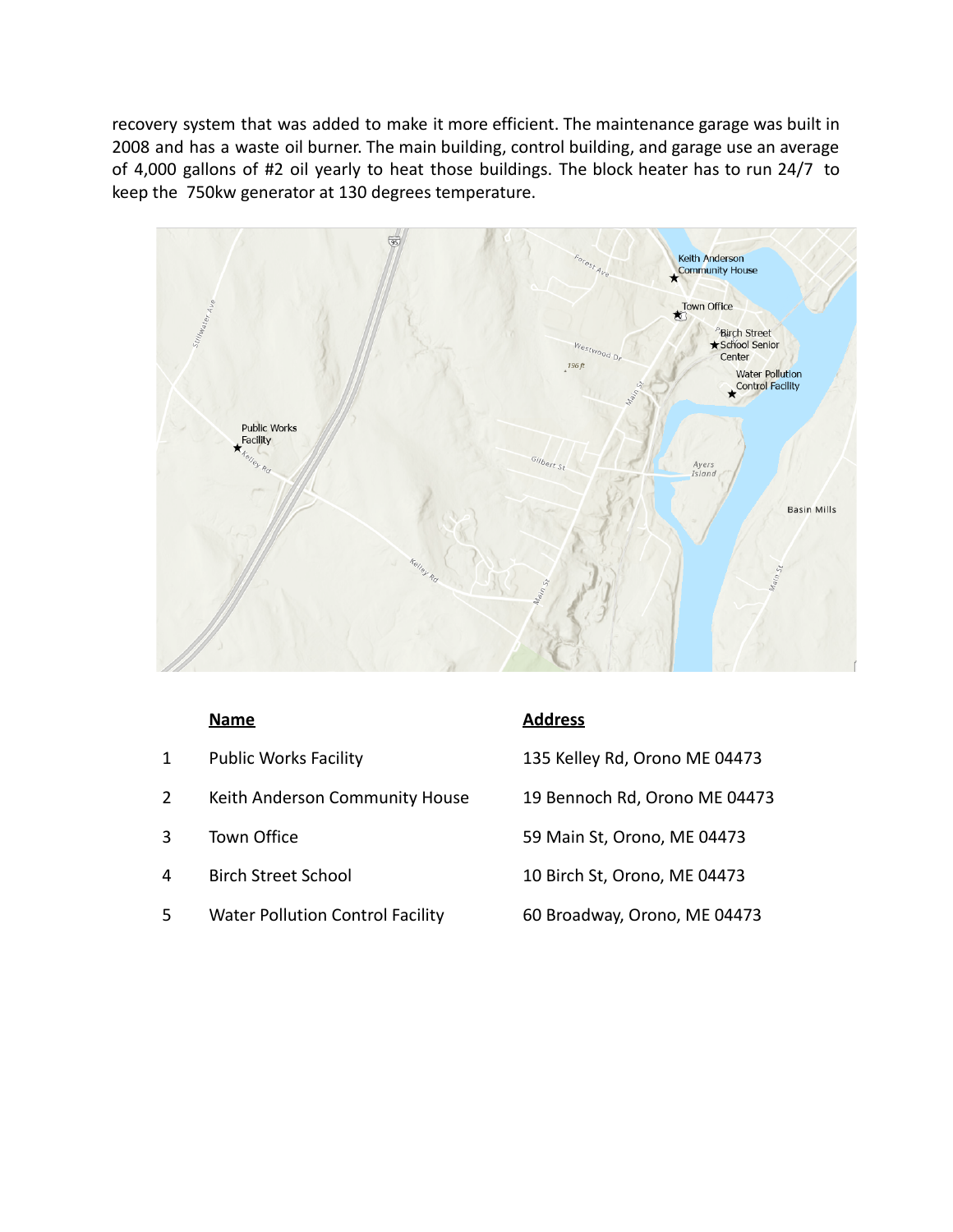## **GENERAL SCOPE OF WORK**

- **○ Major Task Categories:** Building energy assessments for five municipal buildings including the Town Office, Birch Street School, Keith Anderson Community House, Public Works Garage, and Water Pollution Control Facility. The successful firm will be asked to work in conjunction with the Town's Environmental Services Coordinator and Town staff to provide the Town with the following:
	- **■** A review of the building envelope, insulation, and mechanical energy systems for each building;
	- **■** A review of previous and current utility data, and benchmarking of each of the municipal building's energy use as compared to industry standards for similar buildings;
	- A prioritized list of recommended energy efficiency measures and their associated energy savings potential with cost benefit analysis that is presented in a gradient of no-cost to high-cost financial investment for each building;
	- A written report that presents and summarizes the data, results, and recommendations of the audits.
- **○ Timing:** The Town has already allocated funds for this project and is ready to begin the work. Final reporting is expected to be completed this year.

## **SUBMISSION REQUIREMENTS FOR THE RFQ**

**No fee schedule or detailed scope of work should be included with this submission.** A detailed scope of work and fee schedule will be negotiated with the selected firm. Accepted responses to this RFQ must consist of the following minimum requirements:

- **■ Understanding of Objectives:** A statement of the firm's understanding of the goals and objectives of the Town as outlined in this RFQ.
- **■ Approach:** A statement of the firm's proposed approach to this project.
- **■ Familiarity with the Community and Region:** A demonstration of the firm's familiarity with the Town of Orono and its place in the greater Bangor Region.
- **■ Personnel:** Establish the project team members with supporting documentation that provides each team member's names, positions, disciplines, and qualifications. If the team involves collaborations with other firms, please note this and outline that firm's involvement with the project. Include an organizational structure that includes all members of the team, identify a point of contact for the project, and how members fit in this structure.